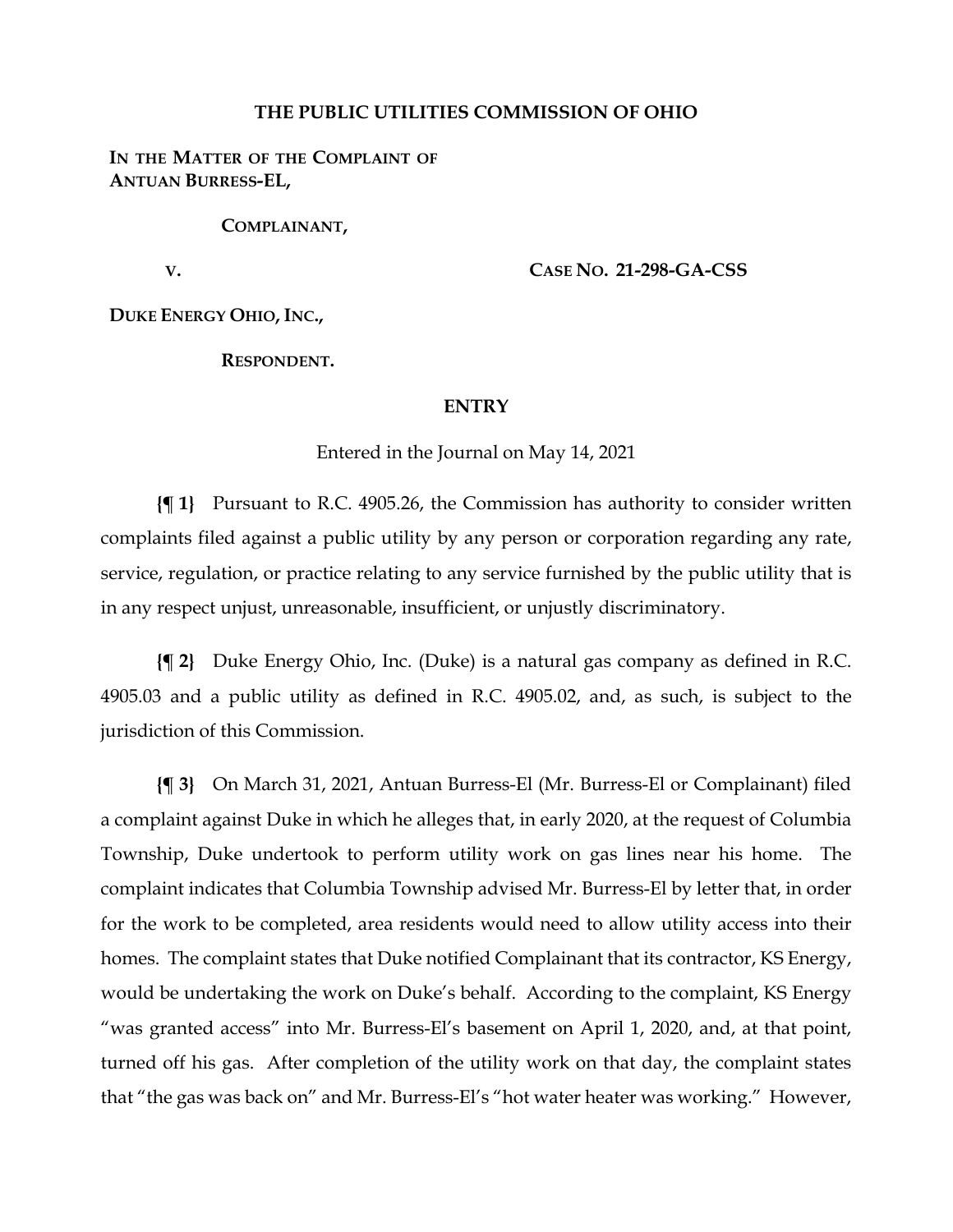according to Complainant, "the worker advised that he could not get my furnace to work." The complaint describes various further steps taken that day by KS Energy to repair the furnace. The complaint indicates that, when the KS Energy workers left that day, one of them stated his belief that "he fixed it because the pilot light finally came on." However, according to the complaint, the furnace was not turned on that day to validate its working condition. Instead, in his complaint, Mr. Burress-El avers that he never tested the working operation of the furnace until days later, after a seasonal temperature drop occurred, and, on that later occasion, it failed to work. The complaint next describes various attempts made by Mr. Burress-El to file claims with various entities, including Duke and various insurance companies, based on his belief that negligence on the part of Duke and/or its contractor KS Energy caused Complainant to lose use of his furnace through the winter and, as a result, to incur damages for which he should be compensated. Complainant states his belief that he is entitled to, among other things: (a) a new furnace; (b) a refund of the amounts he paid for his increased electricity usage occasioned by his spending winter with no furnace; (c) reimbursement for his purchase of various pieces of equipment he used to stay warm while without use of his furnace; and (d) a new oven to replace the one he overused in order to heat his house. Beyond this, and finally, the complaint names alleged causes of action which Complainant apparently believes the Commission should adjudicate in this case. These include, among other things, fraud, negligence, immoral acts against claimant, breach of oath, defamation, intentional infliction of emotional distress, denial of Constitutional rights, and denial of basic human rights.

**{¶ 4}** On April 20, 2021, Duke filed its answer, in which it denies all of the complaint's allegations, asserts its own allegations of fact, and sets forth several affirmative defenses. Among other things, in its answer, Duke states that it did undertake to relocate gas facilities at the request of Columbia Township in the first half of 2020. Answering further, Duke states that it hired KS Energy to perform the relocation work and that KS Energy, in order to change service over to the relocated gas line, was required to, among other things, turn off gas service to Complainant's residence at the address identified in the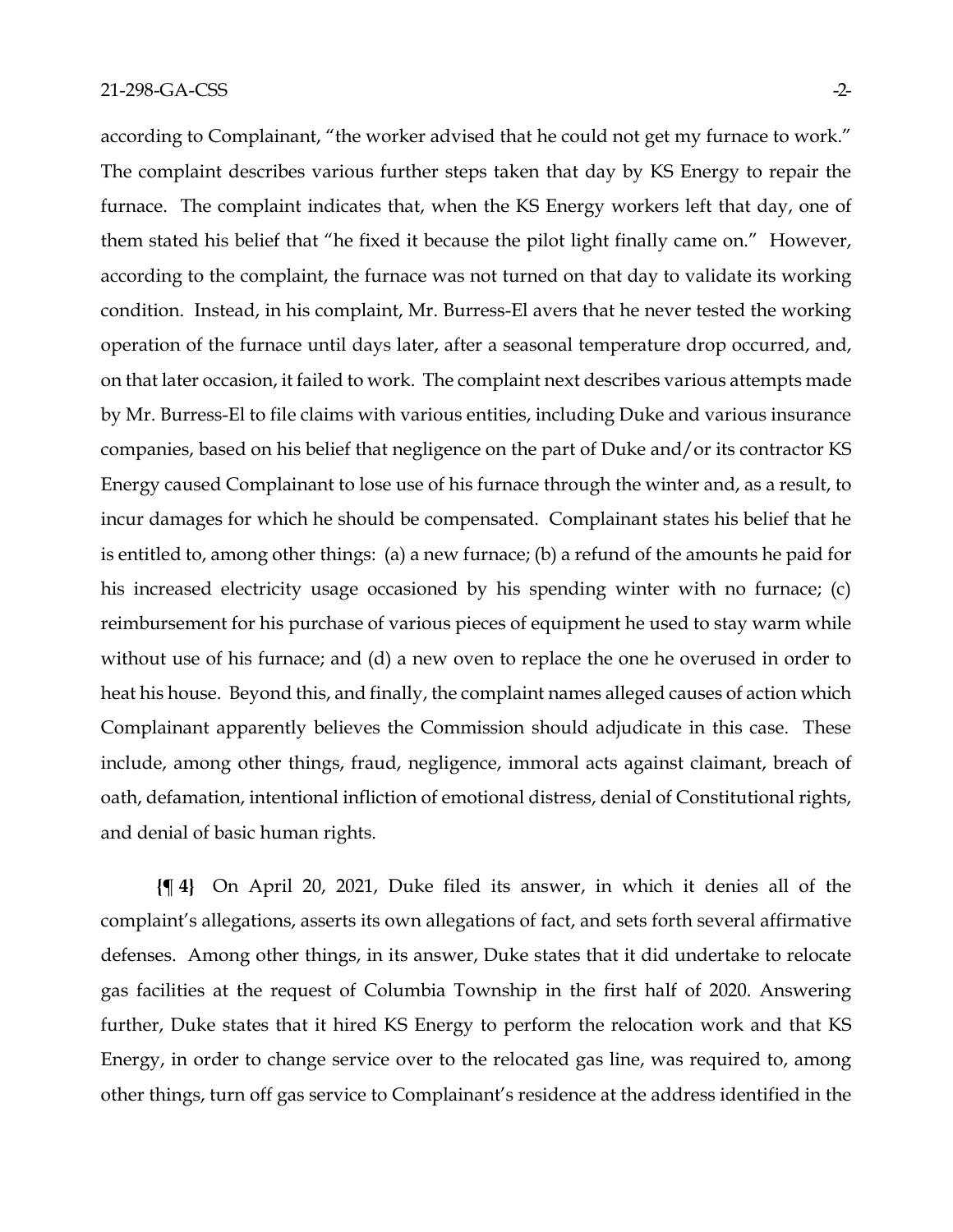complaint. Duke asserts that, to the extent Complainant is seeking monetary damages, equitable relief, and relief for such things as insurance fraud, negligence and immoral acts, defamation of character, intentional emotional distress, violation of the Fifth Amendment of the Constitution of the United States of America, and violation of Article I of the Ohio Constitution, such relief is beyond the scope of the Commission's jurisdiction.

**{¶ 5}** The attorney examiner finds that this matter should be scheduled for a settlement teleconference. The purpose of the settlement conference will be to explore the parties' willingness to negotiate a resolution in lieu of an evidentiary hearing. In accordance with Ohio Adm.Code 4901-1-26, any statements made in an attempt to settle this matter without the need for an evidentiary hearing will not generally be admissible to prove liability or invalidity of a claim. An attorney examiner from the Commission's legal department will facilitate the settlement process. However, nothing prohibits any party from initiating settlement negotiations prior to the scheduled settlement teleconference.

**{¶ 6}** Accordingly, a telephone settlement conference shall be scheduled for June 2, 2021, at 10:00 a.m. To participate in the teleconference, the parties shall dial (614) 721-2972 and conference code 482 801 405#.

**{¶ 7}** Pursuant to Ohio Adm.Code 4901-1-26(F), the representatives of the public utility shall investigate the issues raised in the complaint prior to the settlement teleconference, and all parties participating the teleconference shall be prepared to discuss settlement of the issues raised and shall have authority to settle those issues.

**{¶ 8}** As is the case in all Commission complaint proceedings, the complainant has the burden of proving the allegations of the complaint. *Grossman v. Pub. Util. Comm.*, 5 Ohio St.2d 189, 214 N.E.2d 666 (1966).

**{¶ 9}** It is, therefore,

**{¶ 10}** ORDERED, That a settlement teleconference be scheduled for June 2, 2021, at 10:00 a.m., as indicated in Paragraph 6. It is, further,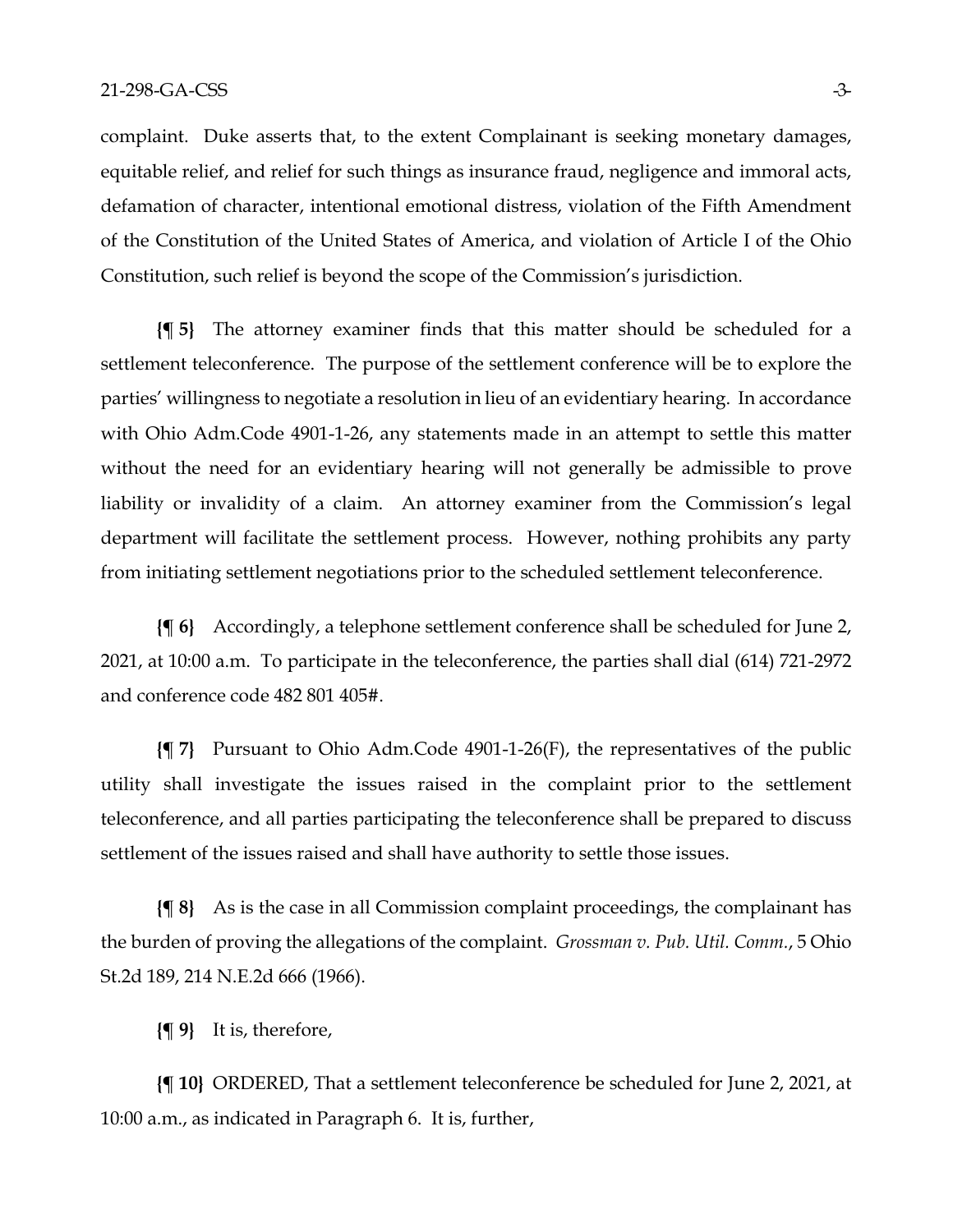**{¶ 11}** ORDERED, That a copy of this Entry be served upon all parties of record.

## THE PUBLIC UTILITIES COMMISSION OF OHIO

*/s/Daniel E. Fullin*

By: Daniel E. Fullin Attorney Examiner

JRJ/hac